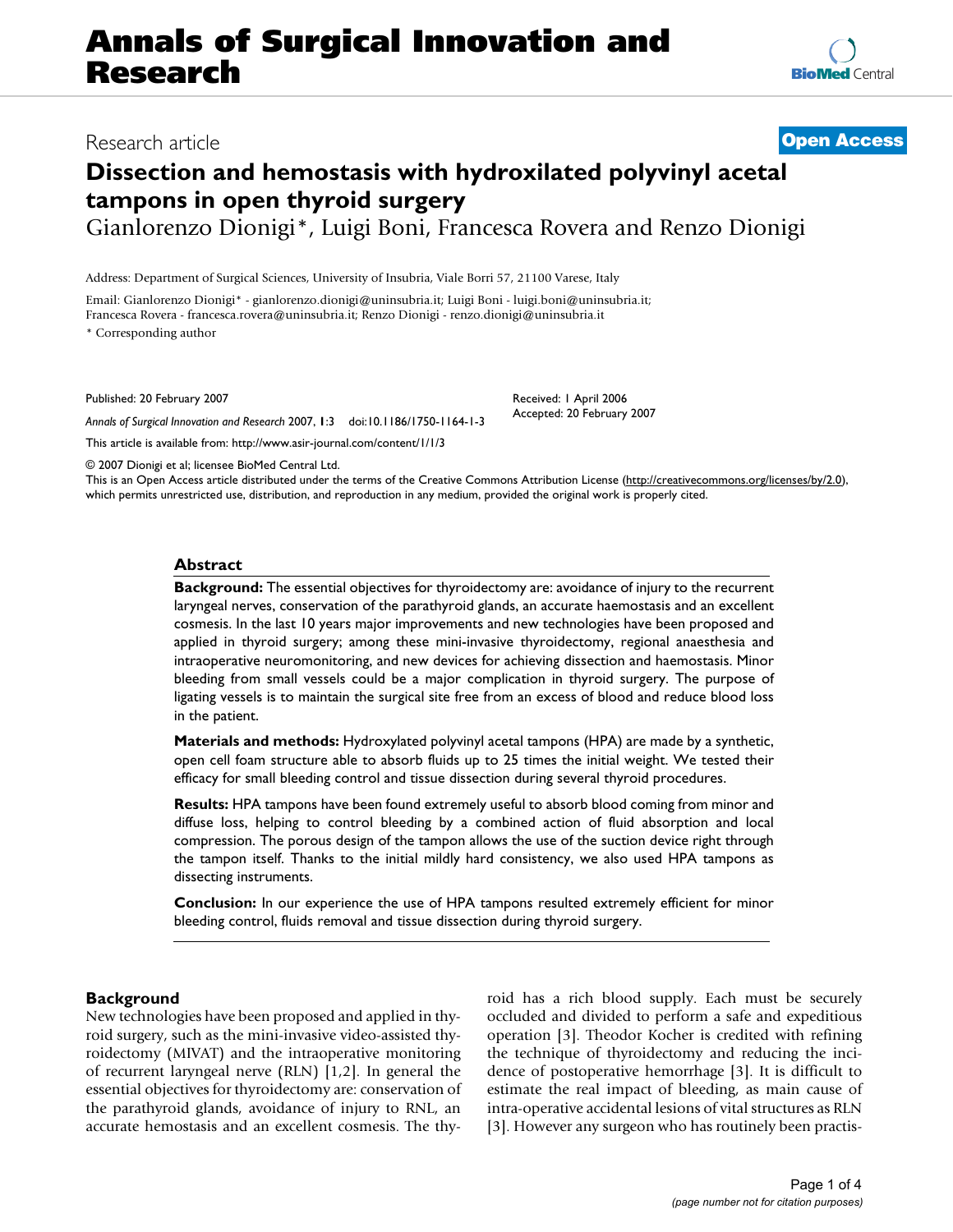ing thyroid surgery, knows that even minor bleeding may greatly compromise the view of surgical field and lead to severe difficulties in identifying the anatomical structures. Furthermore, management of abnormal bleeding exposes the patient to the morbidity of re-operation. In mini-invasive thyroidectomy intraoperative bleeding is a frequent cause for conversion to open technique [2]. Several devices and techniques, coming from general surgery, are commonly used to control bleeding, during thyroid surgery. Haemostasis in thyroid surgery is achieved by means of conventional clamp-and-tie technique, diathermy, and haemostatic clips and, more recently, by ultrasonic coagulating-dissection and electrothermal bipolar vessel sealing systems. We tested hydroxylated polyvinyl acetal tampons (HPA), their efficacy for small bleeding control and tissue dissection during several thyroid procedures.

#### **Materials and methods** *Tampons*

We tested the use of hydroxylated polyvinyl acetal (HPA) tampons (Merocel™ – Medtronic Xomed, Jacksonville, Florida, USA) for minor bleeding control, fluid absorption and dissection during thyroid procedures. Hydroxylated polyvinyl acetal tampons are made of synthetic molecule obtained by "foaming at open cell" a fully biocompatible nonirritating polymer. This manufacturing procedure allows the generation of a cellular net made by pores, which are joined together in order to prevent breaks or lost of fibers. They are designed in different shapes, forms and sizes. Specific test demonstrated that HPA tampons are fully biocompatible and able to reduce bacterial grown. Their surface is smooth and they do not stick to tissues. They have an initial, mildly hard, firmness that allows their use as blunt dissection devices. Once in contact with fluids, the polymeric structure provides great absorbing capacity (up to 25 times the original weigh) within a small volume of material. Merocel™ tampons are routinely used for removal of unwanted fluids from the operative field in general, neurosurgical operations and for nasal packing in the treatment of epistaxis [4,5,8-10].

#### *Clinical experience*

From August 2004 till December 2005, HPA tampons have been used, on demand, in 50 different thyroid procedures (Table 1, 2).

|  | Table 1: Clinical experience with HPA tampons |  |
|--|-----------------------------------------------|--|
|--|-----------------------------------------------|--|

| Thyroid procedure with HPA tampon       | Number |
|-----------------------------------------|--------|
| Total thyroidectomy<br>Emithyroidectomy | 43     |
| TOTAI                                   | 50     |

|  |  |  | Table 2: Final pathology |
|--|--|--|--------------------------|
|--|--|--|--------------------------|

| Thyroid procedure with HPA tampon | <b>Number</b> |
|-----------------------------------|---------------|
| Nontoxic Goiter                   | 31            |
| Graves' Disease                   | 15            |
| Differentiated Thyroid Carcinoma  | 4             |
| TOTAL                             | 50            |

In 47/50 (94%) cases only one tampon was required, in 3/50 (6%) patients required 2 tampons. This fact is mainly related to the thyroid volume and length of the procedure. The present study did not include cervical lymph node dissections or miniinvasive thyroid procedures.

### **Results**

HPA has been used for both benign and malignant thyroid disease, for hemithyroidectomy as well as for total thyroidectomy (Table 1, 2). HPA tampons have been found extremely useful to absorb blood coming from minor and diffuse losing, caused by dissection of tissues, adhesions and small vessel. Once in contact with the bleeding area, HPA tampons are able to expand quickly, helping to control bleeding by a combined action of fluid absorption and local compression, that facilitates platelets aggregation. Once expanded, the tampon becomes soft and a traumatic and it can be used as gentle retracting and dissecting instrument reducing the risk of accidental damaging.

In a previous laboratory test we found than 1 cm2 of HPA tampon was able to absorb a significantly greater amount of blood than the same surface of standard surgical swab; it has also been found that HPA tampons were able to absorb fluids up to 25 time their initial weight [4]. The porous design of the tampon allows performing an effective aspiration of blood and unwanted fluid, by positioning the tampon directly on the bleeding surface (for example close to RNL) and using the suction device right through the tampon itself (Fig. 1). Thanks to the initial hard consistency, we also used HPA tampons as dissecting instruments during thyroidectomy. This resulted extremely useful for the dissection of the thyroid gland from the trachea and muscles, to identify and isolate the RLN or for blunt dissection and taking down of adhesions. In total thyroidectomy, the tampon was left in situ while performing the controlateral emithyroidectomy. Furthermore, opposite to standard pledgets, HPA tampons are totally fibers free and extremely resistant to strong tractions. Their cost is also fairly low (less than  $10<sup>°</sup>$ per tampon).

No postoperative mortality or morbidity in these short series was observed. None of the patients showed evi-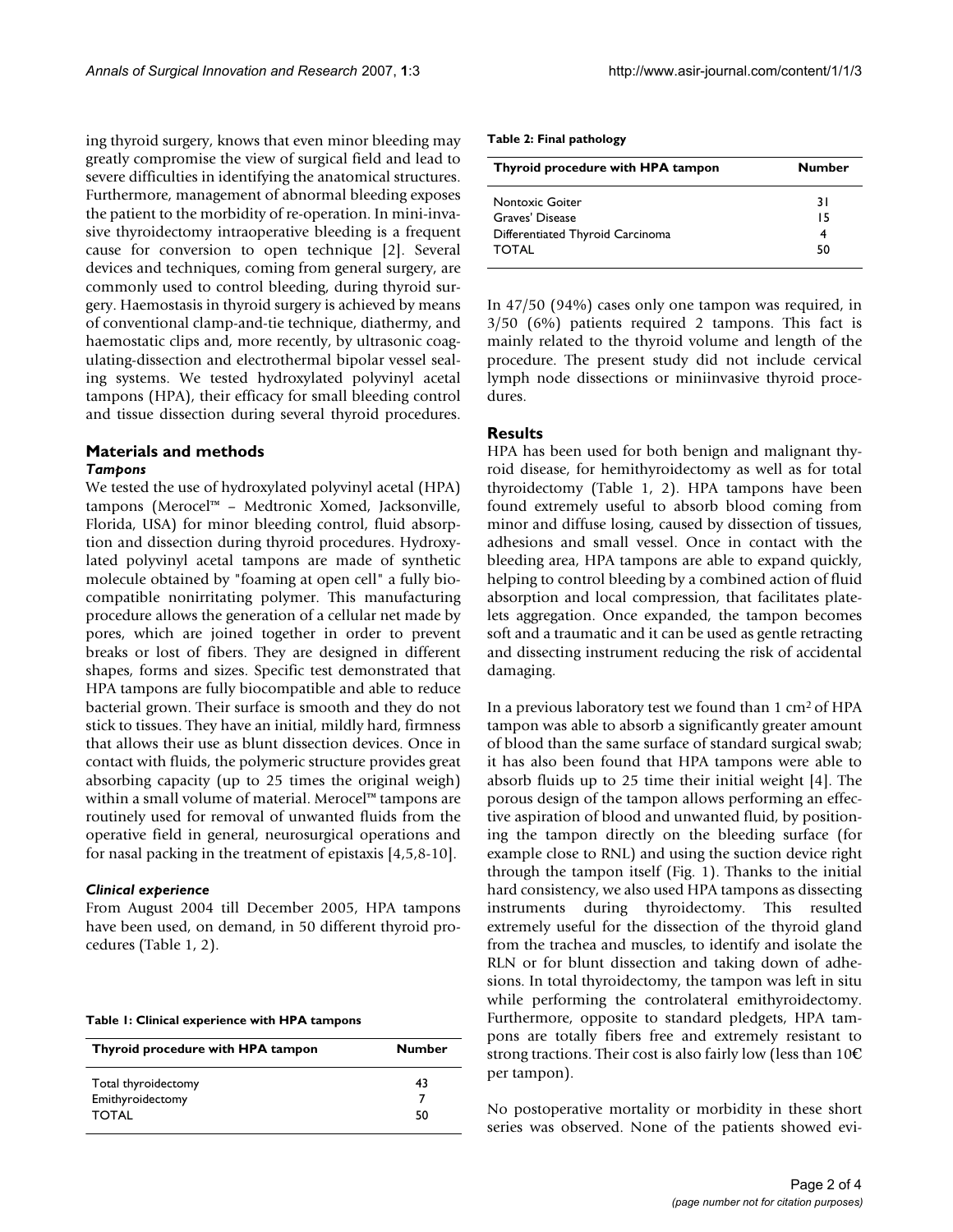

## Figure 1

Minor bleeding control using HPA tampon, during thyroidectomy. The porous design of the tampon allows performing an effective aspiration of blood and unwanted fluid, by positioning the tampon directly on the bleeding surface (for example, close to RNL) and using the suction device right through the tampon itself.

dences of allergic reactions or intolerance; no accidental rupture or intra-abdominal lost of tampons were reported.

# **Conclusion**

The use of local haemostatic devices is spread in general surgery to assist in the control of capillary, venous, small arterial haemorrhage and "oozing" bleeding when legation or other conventional methods of control are impractical or ineffective. New modalities for the haemostasis and dissection in thyroid surgery include clips, tampons, harmonic scalpel, fibrin sealant, electrothermal bipolar vessel sealing system and gauzes. The effect of a combination of new haemostatic devices on the treatment of dissection and bleeding in thyroid surgery aim to improve primary and secondary haemostasis rates and the safety of treatment [6]. There are no data in Literature of the use of HPA in thyroid surgery in particular open thyroidectomies. Their easy application, low cost, and significant blood-loss reduction make these agents attractive also for thyroid surgery. The use of the haemostats has been approved by the U.S. Food and Drug Administration. In our experience HPA have been documented to be a safe device in open surgery.

During thyroid procedures the tampons are cut to the appropriate size for the placement, with a sterile technique in the begining phases of surgery. The device may be adjusted it in the irregular surfaces of the dissecting area between the trachea and the strap muscles thus protecting the RLN from the suctioning drainage. The haemostat, by swelling, may exert pressure resulting in paralysis and/or nerve damage: the hypothesis that these surgical medicaments placed in close proximity to the RLN could be responsible for some postoperative disturbances and that any alteration in nerve function that occurs postoperatively is usually attributed to the trauma of the surgical procedure rather than the medicament is quite difficult to determine. The surgical sponge has a pH of  $6.5 \pm 1.0$  and should not be placed adjacent to neural tissue. Despite this advice it is often placed in direct contact with neural tissue, particularly in neurosurgery. Loescher and Robinson examined the response of tissue to different haemostatics agents left in situ in particular the neural function was reported [7]. The immediate effect of the haemostat on neural function was rare and variable, responsible for some postoperative disturbances, but the effects of these haemostats on neural function were only temporary. We suggest in patients with haemorrhagic disorders, those requiring oral anticoagulant therapy, with persistent major bleeding after primary haemostatic measures during thyroid surgery, hemostasis can be achieved through these new devices. These new devices achieve rapid haemostasis, they must be used in combination but must be used in conjunction with a meticulous surgical technique. The clips and conventional clamp-and-tie technique ideally are suited to acute bleeding and are most effective when a vessel from a bleeding source can be identified. These surgical sponges are not intended as substitutes of careful surgery, a proper use of sutures and ligatures and must never been used to control haemorrhage from large arteries. Specific experience and training with these new devices is essential for optimal use. Preliminary experience using HPA has been encouraging, but prospective randomized trials using adequate patient numbers are still needed to validate efficacy and safety.

# **Competing interests**

The author(s) declare that they have no competing interests.

# **Authors' contributions**

**GD**: acquisition of data

**FR**: study conception and design

**LB**: analysis and interpretation of data

- **GD**: drafting of manuscript
- **RD**: Critical revision and supervision